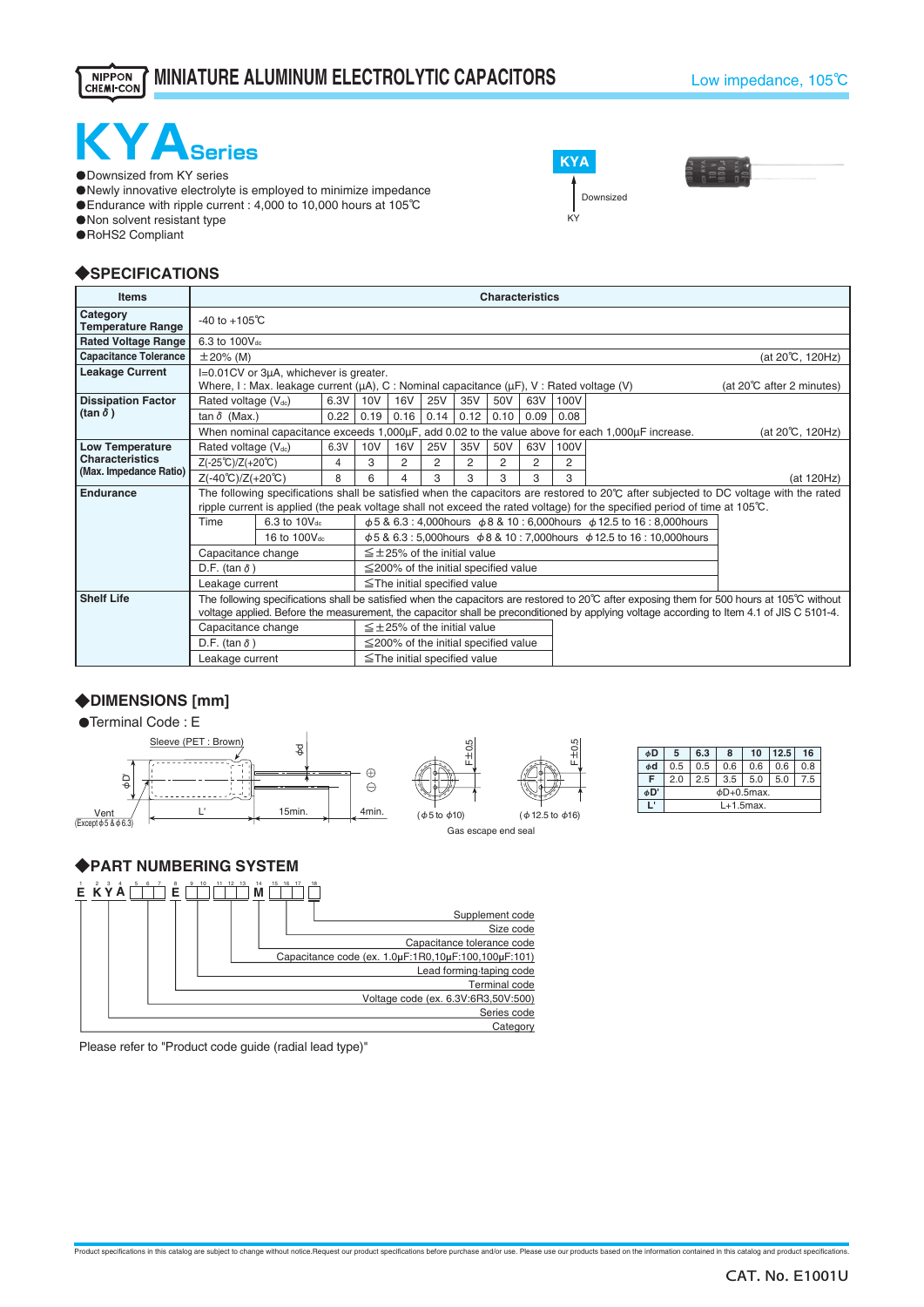# **KYASeries**

#### ◆**STANDARD RATINGS**

| <b>WV</b><br>$(V_{dc})$ | Cap<br>$(\mu F)$ | Case size<br>$\phi$ D $\times$ L(mm) | Impedance<br>(Ω max./100kHz) |                | Rated<br>ripple<br>current   | Part No.                                                          |            | Cap            | Case size                        | Impedance<br>(Ω max./100kHz) |                | Rated<br>ripple<br>current             | Part No.                                                          |
|-------------------------|------------------|--------------------------------------|------------------------------|----------------|------------------------------|-------------------------------------------------------------------|------------|----------------|----------------------------------|------------------------------|----------------|----------------------------------------|-------------------------------------------------------------------|
|                         |                  |                                      | $20^{\circ}$ C               | $-10^{\circ}C$ | (mArms/<br>105°C,<br>100kHz) |                                                                   | $(V_{dc})$ | $(\mu F)$      | φD×L(mm)                         | 20°C                         | $-10^{\circ}C$ | (mArms/<br>$105^{\circ}$ C,<br>100kHz) |                                                                   |
| 6.3                     | 100              | $5 \times 11$                        | 0.90                         | 3.6            | 150                          | EKYA6R3E <sub>U</sub> 101ME11D                                    | 25         | 3,300          | $16\times25$                     | 0.021                        | 0.060          | 2,930                                  | EKYA250E <sub>U332ML25S</sub>                                     |
|                         | 180<br>220       | $5 \times 11$<br>$5\times11$         | 0.40<br>0.40                 | 1.6<br>1.6     | 250<br>250                   | EKYA6R3E <sub>U</sub> 181ME11D<br>EKYA6R3E□□221ME11D              |            | 3,900<br>4,700 | $16\times25$<br>$16\times31.5$   | 0.021<br>0.017               | 0.060<br>0.050 | 2,930<br>3,450                         | EKYA250E <sub>U392ML25S</sub><br>EKYA250E□□472MLN3S               |
|                         | 330              | $6.3 \times 11$                      | 0.22                         | 0.87           | 400                          | EKYA6R3E <sub>1331</sub> MF11D                                    |            | 5,600          | $16\times35.5$                   | 0.015                        | 0.044          | 3,610                                  | EKYA250E□□562MLP1S                                                |
|                         | 470              | $6.3 \times 11$                      | 0.22                         | 0.87           | 400                          | EKYA6R3E <sub>1471</sub> MF11D                                    |            | 33             | $5\times11$                      | 0.40                         | 1.6            | 250                                    | EKYA350E <sub>D</sub> 330ME11D                                    |
|                         | 820              | $8\times11.5$                        | 0.13                         | 0.52           | 640                          | EKYA6R3E <sub>U</sub> B21MHB5D                                    |            | 47             | $5 \times 11$                    | 0.40                         | 1.6            | 250                                    | EKYA350E <sub>U</sub> 470ME11D                                    |
|                         | 1,200            | $10 \times 12.5$                     | 0.080                        | 0.32           | 865                          | EKYA6R3E <sub>U</sub> 122MJC5S                                    |            | 100            | $6.3 \times 11$                  | 0.22                         | 0.87           | 400                                    | EKYA350E <sub>U</sub> 101MF11D                                    |
|                         | 1,200            | $8\times15$                          | 0.087                        | 0.35           | 840                          | EKYA6R3E <sub>1122MH15D</sub>                                     |            | 220            | $8\times11.5$                    | 0.13                         | 0.52           | 640                                    | EKYA350E <sub>1221</sub> MHB5D                                    |
|                         | 1,500<br>1,800   | $8\times20$<br>$10\times16$          | 0.069<br>0.060               | 0.27<br>0.24   | 1,050<br>1,300               | EKYA6R3E <sub>1152MH20D</sub><br>EKYA6R3E <sub>1182MJ16S</sub>    |            | 270<br>330     | $8\times15$<br>$10\times12.5$    | 0.087<br>0.080               | 0.35<br>0.32   | 840<br>865                             | EKYA350E <sub>1271</sub> MH15D<br>EKYA350E <sub>II</sub> 331MJC5S |
|                         | 2,700            | $10\times 20$                        | 0.046                        | 0.18           | 1,400                        | EKYA6R3E <sub>D</sub> 272MJ20S                                    | 35         | 390            | $8\times20$                      | 0.069                        | 0.27           | 1,050                                  | EKYA350End391MH20D                                                |
|                         | 3,300            | $10\times25$                         | 0.042                        | 0.17           | 1,650                        | EKYA6R3E <sub>D</sub> 332MJ25S                                    |            | 470            | $10\times16$                     | 0.060                        | 0.24           | 1,300                                  | EKYA350E <sub>U</sub> 471MJ16S                                    |
|                         | 3,900            | $12.5\times20$                       | 0.035                        | 0.12           | 1,900                        | EKYA6R3E <sub>1392MK20S</sub>                                     |            | 680            | $10\times20$                     | 0.046                        | 0.18           | 1,400                                  | EKYA350E <sub>00</sub> 681MJ20S                                   |
|                         | 4,700            | $12.5\times25$                       | 0.027                        | 0.089          | 2,230                        | EKYA6R3E <sub>1472</sub> MK25S                                    |            | 820            | $10\times25$                     | 0.042                        | 0.17           | 1,650                                  | EKYA350E <sub>1321</sub> MJ25S                                    |
|                         | 5,600            | $12.5\times25$                       | 0.027                        | 0.089          | 2,230                        | EKYA6R3E <sub>1362</sub> MK25S                                    |            | 1,000          | $12.5\times20$                   | 0.035                        | 0.12           | 1,900                                  | EKYA350E□□102MK20S                                                |
|                         | 10,000           | $16\times25$                         | 0.021                        | 0.060          | 2,930                        | EKYA6R3EII103ML25S                                                |            | 1,500          | $12.5\times25$                   | 0.027                        | 0.089          | 2,230                                  | EKYA350E□□152MK25S                                                |
|                         | 12,000<br>15,000 | $16 \times 31.5$<br>$16\times35.5$   | 0.017<br>0.015               | 0.050<br>0.044 | 3,450<br>3,610               | EKYA6R3E <sub>U</sub> 123MLN3S<br>EKYA6R3E□□153MLP1S              |            | 2,200<br>2,700 | $16\times25$<br>$16\times25$     | 0.021<br>0.021               | 0.060<br>0.060 | 2,930<br>2,930                         | EKYA350E <sub>U</sub> 222ML25S<br>EKYA350E <sub>1272</sub> ML25S  |
|                         | 100              | $5\times11$                          | 0.90                         | 3.6            | 150                          | EKYA100E <sub>1101</sub> ME11D                                    |            | 3,300          | $16\times31.5$                   | 0.017                        | 0.050          | 3,450                                  | EKYA350E <sub>D</sub> _332MLN3S                                   |
|                         | 120              | $5\times11$                          | 0.40                         | 1.6            | 250                          | EKYA100E <sub>1121</sub> ME11D                                    |            | 3,900          | $16\times35.5$                   | 0.015                        | 0.044          | 3,610                                  | EKYA350E <sub>1392</sub> MLP1S                                    |
|                         | 330              | $6.3 \times 11$                      | 0.22                         | 0.87           | 400                          | EKYA100E <sub>U331MF11D</sub>                                     |            | 1.0            | $5 \times 11$                    | 4.0                          | 16             | 30                                     | EKYA500E <sub>U</sub> 1R0ME11D                                    |
|                         | 560              | $8\times11.5$                        | 0.13                         | 0.52           | 640                          | EKYA100E <sub>D</sub> 561MHB5D                                    |            | 2.2            | $5 \times 11$                    | 2.5                          | 10             | 43                                     | EKYA500E <sub>II</sub> 2R2ME11D                                   |
|                         | 820              | $8\times15$                          | 0.087                        | 0.35           | 840                          | EKYA100E <sub>1321</sub> MH15D                                    |            | 3.3            | $5\times11$                      | 2.2                          | 8.8            | 53                                     | EKYA500E <sub>II</sub> 3R3ME11D                                   |
|                         | 820<br>1,000     | $10\times12.5$<br>$10\times12.5$     | 0.080<br>0.080               | 0.32<br>0.32   | 865<br>865                   | EKYA100E <sub>1</sub> 821MJC5S<br>EKYA100E <sub>1102MJC5S</sub>   |            | 4.7<br>10      | $5\times11$<br>$5\times11$       | 1.9<br>1.5                   | 7.6<br>6.0     | 88<br>100                              | EKYA500E <sub>III</sub> 4R7ME11D<br>EKYA500E <sub>1100ME11D</sub> |
|                         | 1,200            | $8\times20$                          | 0.069                        | 0.27           | 1,050                        | EKYA100E <sub>U</sub> 122MH20D                                    | 50<br>63   | 22             | $5 \times 11$                    | 0.70                         | 2.8            | 180                                    | EKYA500E <sub>U220ME11D</sub>                                     |
| 10                      | 1,200            | $10\times16$                         | 0.060                        | 0.24           | 1,300                        | EKYA100E <sub>U</sub> 122MJ16S                                    |            | 27             | $5 \times 11$                    | 0.70                         | 2.8            | 250                                    | EKYA500E <sub>U270ME11D</sub>                                     |
|                         | 1,800            | $10\times20$                         | 0.046                        | 0.18           | 1,400                        | EKYA100E <sub>III</sub> 182MJ20S                                  |            | 47             | $6.3 \times 11$                  | 0.30                         | 1.2            | 295                                    | EKYA500E <sub>D</sub> _470MF11D                                   |
|                         | 2,200            | $10\times25$                         | 0.042                        | 0.17           | 1,650                        | EKYA100E <sub>1222MJ25S</sub>                                     |            | 56             | $6.3 \times 11$                  | 0.30                         | 1.2            | 295                                    | EKYA500E <sub>DD</sub> 560MF11D                                   |
|                         | 3,300            | $12.5\times20$                       | 0.035                        | 0.12           | 1,900                        | EKYA100E <sub>II</sub> 332MK20S                                   |            | 100            | $8\times11.5$                    | 0.17                         | 0.68           | 555                                    | EKYA500E <sub>III</sub> 101MHB5D                                  |
|                         | 3,900            | $12.5\times25$                       | 0.027                        | 0.089          | 2,230                        | EKYA100E <sub>U</sub> 392MK25S                                    |            | 150            | $8\times15$                      | 0.12                         | 0.48           | 730                                    | EKYA500E <sub>U151</sub> MH15D                                    |
|                         | 6,800<br>10,000  | $16\times25$<br>$16 \times 31.5$     | 0.021<br>0.017               | 0.060<br>0.050 | 2,930<br>3,450               | EKYA100E <sub>U</sub> 682ML25S<br>EKYA100E <sub>1103</sub> MLN3S  |            | 180<br>180     | $10\times12.5$<br>$8\times20$    | 0.12<br>0.091                | 0.48<br>0.36   | 760<br>910                             | EKYA500E <sub>U181</sub> MJC5S<br>EKYA500E <sub>1181</sub> MH20D  |
|                         | 12,000           | $16\times35.5$                       | 0.015                        | 0.044          | 3,610                        | EKYA100E <sub>1123</sub> MLP1S                                    |            | 220            | $10\times16$                     | 0.084                        | 0.34           | 1,050                                  | EKYA500E <sub>1221</sub> MJ16S                                    |
|                         | 47               | $5\times11$                          | 0.40                         | 1.6            | 250                          | EKYA160E <sub>11470</sub> ME11D                                   |            | 330            | $10\times20$                     | 0.060                        | 0.24           | 1,220                                  | EKYA500E <sub>1331MJ20S</sub>                                     |
|                         | 100              | $5 \times 11$                        | 0.40                         | 1.6            | 250                          | EKYA160E <sub>U</sub> 101ME11D                                    |            | 470            | $10\times25$                     | 0.055                        | 0.22           | 1,440                                  | EKYA500E $\square$ $\square$ 471MJ25S                             |
|                         | 220              | $6.3 \times 11$                      | 0.22                         | 0.87           | 400                          | EKYA160E <sub>U221</sub> MF11D                                    |            | 470            | $12.5\times20$                   | 0.045                        | 0.15           | 1,660                                  | EKYA500E <sub>U</sub> 471MK20S                                    |
|                         | 270<br>470       | $6.3 \times 11$<br>$8\times11.5$     | 0.22<br>0.13                 | 0.87<br>0.52   | 400<br>640                   | EKYA160E <sub>[1271</sub> MF11D]                                  |            | 560<br>820     | $12.5\times20$<br>$12.5\times25$ | 0.045<br>0.034               | 0.15<br>0.11   | 1,660<br>1,950                         | EKYA500E□□561MK20S                                                |
|                         | 680              | $8\times15$                          | 0.087                        | 0.35           | 840                          | EKYA160E <sub>U</sub> 171MHB5D<br>EKYA160E <sub>00</sub> 681MH15D |            | 1,000          | $16\times25$                     | 0.025                        | 0.075          | 2,555                                  | EKYA500E□□821MK25S<br>EKYA500E□□102ML25S                          |
|                         | 680              | $10\times12.5$                       | 0.080                        | 0.32           | 865                          | EKYA160E <sub>U0681</sub> MJC5S                                   |            | 1,200          | $16\times25$                     | 0.025                        | 0.075          | 2,555                                  | EKYA500E <sub>U</sub> 122ML25S                                    |
|                         | 820              | $8\times20$                          | 0.069                        | 0.27           | 1,050                        | EKYA160End821MH20D                                                |            | 1,800          | $16 \times 31.5$                 | 0.022                        | 0.066          | 3,010                                  | EKYA500E <sub>U</sub> 182MLN3S                                    |
| 16                      | 1,000            | $10\times16$                         | 0.060                        | 0.24           | 1,300                        | EKYA160E <sub>III</sub> 102MJ16S                                  |            | 2,200          | $16\times35.5$                   | 0.019                        | 0.057          | 3,150                                  | EKYA500E <sub>1222MLP1S</sub>                                     |
|                         | 1,500            | $10\times20$                         | 0.046                        | 0.18           | 1,400                        | EKYA160E <sub>1152MJ20S</sub>                                     |            | 10             | $5\times11$                      | 0.88                         | 3.5            | 173                                    | EKYA630E <sub>1100</sub> ME11D                                    |
|                         | 1,800            | $10\times25$<br>$12.5\times20$       | 0.042<br>0.035               | 0.17<br>0.12   | 1,650<br>1,900               | EKYA160E□□182MJ25S<br>EKYA160E <sub>U</sub> 222MK20S              |            | 15             | $5\times11$<br>$6.3 \times 11$   | 0.88                         | 3.5<br>1.4     | 173<br>278                             | EKYA630E <sub>1150</sub> ME11D<br>EKYA630E <sub>D</sub> 330MF11D  |
|                         | 2,200<br>3,300   | $12.5\times25$                       | 0.027                        | 0.089          | 2,230                        | EKYA160E <sub>U</sub> 332MK25S                                    |            | 33<br>56       | $8\times11.5$                    | 0.35<br>0.22                 | 0.88           | 500                                    | EKYA630En560MHB5D                                                 |
|                         | 4,700            | $16\times25$                         | 0.021                        | 0.060          | 2,930                        | EKYA160E <sub>D</sub> <sub>472ML25S</sub>                         |            | 82             | $8\times15$                      | 0.16                         | 0.64           | 665                                    | EKYA630E <sub>D</sub> B20MH15D                                    |
|                         | 5,600            | $16\times25$                         | 0.021                        | 0.060          | 2,930                        | EKYA160E <sub>1562</sub> ML25S                                    |            | 100            | $10\times12.5$                   | 0.11                         | 0.44           | 725                                    | EKYA630E <sub>1101</sub> MJC5S                                    |
|                         | 6,800            | $16\times31.5$                       | 0.017                        | 0.050          | 3,450                        | EKYA160E <sub>00</sub> 682MLN3S                                   |            | 120            | $8\times20$                      | 0.12                         | 0.48           | 820                                    | EKYA630E <sub>0121</sub> MH20D                                    |
|                         | 8,200            | $16\times31.5$                       | 0.017                        | 0.050          | 3,450                        | EKYA160E <sub>U</sub> B22MLN3S                                    |            | 120            | $10\times16$                     | 0.076                        | 0.31           | 950                                    | EKYA630E <sub>U</sub> 121MJ16S                                    |
|                         | 10,000           | $16\times35.5$                       | 0.015                        | 0.044          | 3,610                        | EKYA160E <sub>U</sub> 103MLP1S<br>EKYA250E <sub>D</sub> 330ME11D  |            | 220<br>330     | $10\times20$                     | 0.056                        | 0.23           | 1,200                                  | EKYA630E <sub>U</sub> 221MJ20S<br>EKYA630E <sub>1331MJ25S</sub>   |
|                         | 33<br>47         | $5\times11$<br>$5\times11$           | 0.40<br>0.40                 | 1.6<br>1.6     | 250<br>250                   | EKYA250E <sub>11470</sub> ME11D                                   |            | 330            | $10\times25$<br>$12.5\times20$   | 0.046<br>0.041               | 0.19<br>0.13   | 1,350<br>1,570                         | EKYA630E <sub>1331</sub> MK20S                                    |
|                         | 68               | $5\times11$                          | 0.40                         | 1.6            | 250                          | EKYA250E <sub>00</sub> 680ME11D                                   |            | 390            | $12.5\times20$                   | 0.041                        | 0.13           | 1,570                                  | EKYA630E <sub>1391</sub> MK20S                                    |
|                         | 150              | $6.3 \times 11$                      | 0.22                         | 0.87           | 400                          | EKYA250E <sub>U</sub> 151MF11D                                    |            | 470            | $12.5\times25$                   | 0.031                        | 0.093          | 1,990                                  | EKYA630E <sub>U</sub> 471MK25S                                    |
|                         | 330              | $8\times11.5$                        | 0.13                         | 0.52           | 640                          | EKYA250EII331MHB5D                                                |            | 560            | $12.5 \times 25$                 | 0.031                        | 0.093          | 1,990                                  | EKYA630E <sub>U</sub> 561MK25S                                    |
| 25                      | 390              | $8\times15$                          | 0.087                        | 0.35           | 840                          | EKYA250E <sub>1391</sub> MH15D                                    |            | 1,000          | $16\times25$                     | 0.025                        | 0.075          | 2,730                                  | EKYA630E <sub>1102ML25S</sub>                                     |
|                         | 470              | $10\times12.5$                       | 0.080                        | 0.32           | 865                          | EKYA250E <sub>1471</sub> MJC5S                                    |            | 1,200          | $16\times31.5$                   | 0.021                        | 0.063          | 2,850                                  | EKYA630E□□122MLN3S                                                |
|                         | 560<br>680       | $8\times20$<br>$10\times16$          | 0.069<br>0.060               | 0.27<br>0.24   | 1,050<br>1,300               | EKYA250E□□561MH20D<br>EKYA250E $\Box$ 681MJ16S                    |            | 1,500<br>1.0   | $16\times35.5$<br>$5 \times 11$  | 0.019<br>4.5                 | 0.057<br>15    | 2,900<br>20                            | EKYA630E <sub>1152</sub> MLP1S<br>EKYA101E <sub>D</sub> 1R0ME11D  |
|                         | 1,000            | $10\times20$                         | 0.046                        | 0.18           | 1,400                        | EKYA250E $\Box$ 102MJ20S                                          |            | 2.2            | $5 \times 11$                    | 3.0                          | 13             | 30                                     | EKYA101E <sub>D</sub> <sub>2R2ME11D</sub>                         |
|                         | 1,200            | $10\times25$                         | 0.042                        | 0.17           | 1,650                        | EKYA250E $\Box$ 122MJ25S                                          | 100        | 3.3            | $5\times11$                      | 2.7                          | 11             | 40                                     | EKYA101E <sub>13R3ME11D</sub>                                     |
|                         | 1,500            | $12.5\times20$                       | 0.035                        | 0.12           | 1,900                        | EKYA250E <sub>1152</sub> MK20S                                    |            | 4.7            | $5\times11$                      | 2.5                          | 10             | 65                                     | EKYA101E□□4R7ME11D                                                |
|                         |                  | 2,200 12.5×25                        | 0.027                        | 0.089          | 2,230                        | EKYA250E <sub>1222MK25S</sub>                                     |            | 6.8            | $5 \times 11$                    | 1.4                          | 5.6            | 125                                    | EKYA101E <sub>D</sub> B6R8ME11D                                   |

□□ : Enter the appropriate lead forming or taping code.

Product specifications in this catalog are subject to change without notice.Request our product specifications before purchase and/or use. Please use our products based on the information contained in this catalog and prod